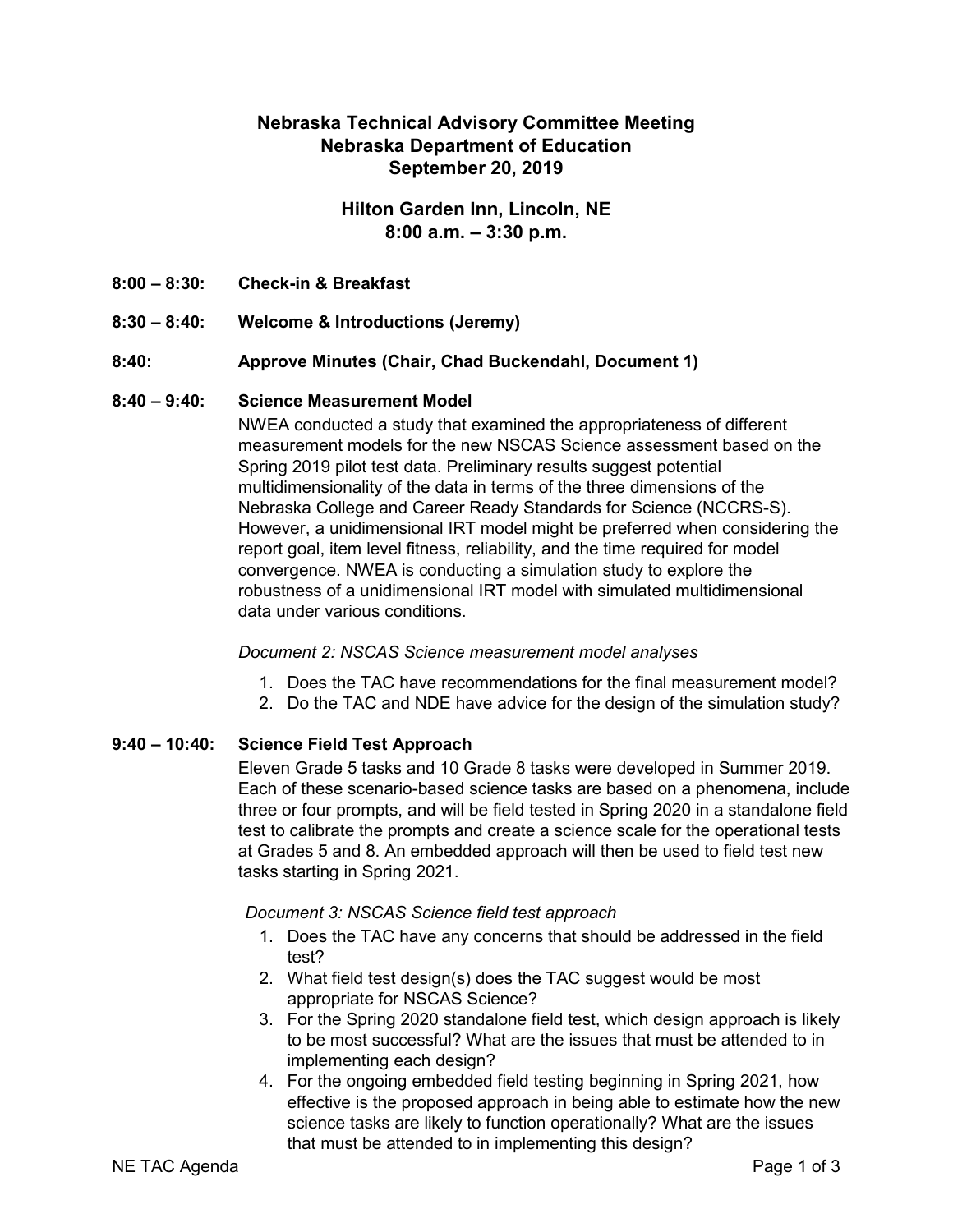## **10:40 – 11:00: Break**

## **11:00 – 11:45: Test Security**

NDE annually updates a comprehensive plan for test security for the NSCAS system. Part of the security plan includes services provided by Caveon, a leader in large-scale assessment security. NDE is considering how to communicate services provided by Caveon as well as the best way to use data provided by Caveon.

*Document 4:* Caveon Capabilities for NDE

- 1. How should Nebraska use the test security incident information they collect? What kinds of test security incident information do you feel meets the burden for initiating investigations? Do you have recommendations for the NDE when test security investigations should be conducted? What summary of test security incident information do you think the NDE should publish and disseminate?
- 2. Does the TAC have any other feedback or advice for NDE?

## **11:45 – 12:45: Lunch**

## **12:45 – 1:30: NSCAS Alternate Science**

NDE will be conducting a NSCAS Alternate Science Field Test in Spring 2020. The field test is in preparation for an operational test aligned to Nebraska College and Career Ready Extended Standards for Science in Spring 2021.

*Document 5:* Caveon Capabilities for NDE

1. Does the TAC have any feedback for the processes described in preparation for the operational test in 2021?

#### **1:30 – 1:45: Break**

#### **1:45 – 2:30: ESSA Business Rules Review**

In an effort to focus resources to the schools most needing support and improvement and to ensure compliance with federal accountability requirements, the NDE designates schools for comprehensive support and improvement (CSI), targeted support and improvement (TSI), and additional targeted support and improvement (ATSI). These designations follow outlined policies written in the ESSA plan, and share the AQuESTT indicators used for classification.

*Document 6:* CSI & TSI Business Rules

- 1. Do the attached business rules align with the NDE's ESSA plan?
- 2. Are there suggestions for adding clarity to the business rules?